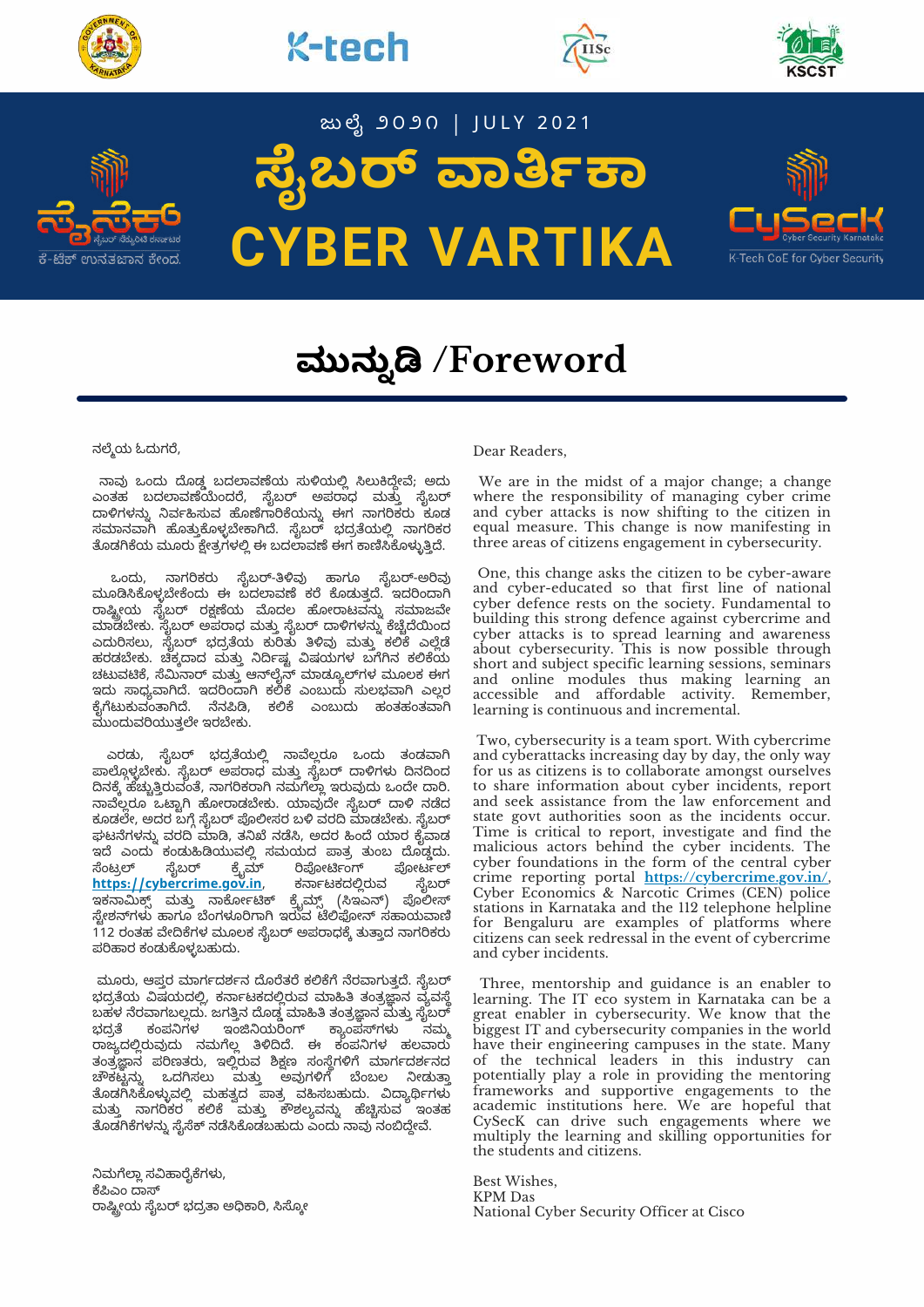#### **ಪಮುಖ ೖಬ ಸು** ֚֚֚֬

#### **2021 ರ ದಲ ಮೂರು ಂಗಳ ಾರತದ 2 ಲ ಾಂಕ ರವ ಹಗರಣಗಳ [ವರಾ](https://ciso.economictimes.indiatimes.com/news/2-lakh-tech-support-scams-detected-in-india-in-q1-2021-report/84140371)**

ಈ ವರ್ಷದ ಮೂದಲ ಮೂರು ತಿಂಗಳಲ್ಲಿ, 2 ಲಕ್ಷಕ್ಕಿಂತ ಹೆಚ್ಚು ತಾಂತ್ರಿಕ ನರವು ಹಗರಣದ ದಾಳಿಗಳನ್ನು ಕಂಡುಹಿಡಿದಿರುವುದಾಗಿ ಸಂಶೋಧಕರು ಹೇಳಿಕೊಂಡಿದ್ದಾರೆ. ತಾಂತ್ರಿಕ ನರವು ಹಗರಣಗಳಲ್ಲಿ, ಜನರಿಗೆ ತಮ್ಮ ಕಂಪ್ಯೂಟರ್, ಡಿವೈಸ್ ಇಲ್ಲವೇ ಸಾಫ್ಟ್ವೇರ್ ತೊಂದರೆಗಳನ್ನು ಬಗೆಹರಿಸಲು "ನೆರವು ಸೇವೆ"ಗಳಿಗೆ ಅವರು ದುಬಾರಿ ಬೆಲೆ ತೆರುವಂತೆ ಅವರನ್ನು ಹೆದರಿಸುವ ತಂತ್ರಗಳನ್ನು ಮೋಸಗಾರರು ಬಳಸುತ್ತಾರೆ.

**ದಯಟು ನ: ಮನು ಬಲವಂತಪಸುವವ ಎಂಗೂ ಆ ೂಡೕ. ೕಸಾರರು ಮ ೖಗಳ ೕಡದ ಇಲೕ ಅಾಯಾ ೕಾಗಳನು ಇಾ ಾ, ಮ ೕಾ ಾ ಉಂಟುಾಡಬಹುದು. ಅಲ, ಮ ೖಯಕ ಾಯನು ಕೂಡ ಕಯಬಹುದು.**

#### <u>ಹ್ಯಾಕರ್**ಗಳು ಫೇಸ್**ಬುಕ್ ಬಳಕೆದಾರರಿಗೆ ಅಪಾಯಕಾರಿ ಸಾಫ್ಟ್**ವೇರ್ ತುಂಬಿದ ಕಾಪಿರೈಟ್ ದೂರು**</u> **[ೂೕಗಳನು](https://economictimes.indiatimes.com/tech/technology/hackers-sending-fake-copyright-complaint-notice-with-malware-to-facebook-users-expert/articleshow/84442512.cms,) ಕಳಸುಾ**

ಸೈಬರ್ ಕಳ್ಳರು ಫೇಸ್ಬುಕ್ ಬಳಕೆದಾರರಿಗೆ, ಕಂಪ್ಯೂಟರ್ಗಳನ್ನು ಹಾನಿ ಮಾಡಬಹುದಾದ ಅಪಾಯಕಾರಿ ಲಿಂಕ್ಗಳನ್ನು ಹೊಂದಿರುವ ನಕಲಿ ಕಾಪಿರೈಟ್ ದೂರು ನೋಟಿಸ್ಗಳನ್ನು ಕಳಿಸುತ್ತಿದ್ದಾರೆ ಎಂದು ಭದ್ರತೆಯ ಸಂಶೋಧಕರೊಬ್ಬರು ಎಚ್ಚರಿಸಿದ್ದಾರೆ. ಬಳಕೆದಾರರಿಗೆ ಇದರ ಬಗ್ಗೆ ಎಚ್ಚರವಾಗಿರುವಂತೆ ಸಂದೇಶ ಕಳುಹಿಸುತ್ತಿರುವುದಾಗಿ ಫೇಸ್ಬುಕ್**ನ** ಭದ್ರತೆಯ ತಂಡದವರು ಹೇಳಿದ್ದಾರೆ.

**ದಯಟು ನ: ಜಗನ ಉದಗಲಕೂ ಇರುವ ಾಜಾರಗಳ, ಜನಯ ವಗಳ,** ಮಾಧ್ಯಮದವರು ಹಾಗೂ ಹೆಸರಾಂತ ಫೇಸ್**ಬುಕ್ ಬಳಕೆದಾರರನ್ನು ಹ್ಯಾಕರ್**ಗಳು ಗುರಿಯಾಗಿಸಿದ್ದಾರೆ. **ೕಬುನ, ಮ ತಾದ ಾೖ ದೂರು ೂೕ ಬಂದ, ಅದರರುವ ಂ ಅನು ಾಡೕ. ಅದರ ತುಂಬ ಅಾಯಾ ಾೕ ಇರುಬಹುದು.**

#### <u>ಕೆಲಸದಿಂದ ನಿವೃತ್ತರಾದವರನ್ನು ಗುರಿಯಾಗಿಸಿದ ಆನ್**ಲೈನ್ ಮೋಸದ ಬಗ್ಗೆ ರೈಲ್ವ<u>ೆ ಸಚಿವಾಲಯ ಬ್ಯಾಂಕುಗಳಿಗೆ</u>**</u> <u>ಎಚ್ಕರಿಕೆ ನೀಡಿದೆ</u>

ಹೊಸ ಆನ್ಲೈನ್ ಹಗರಣವೊಂದರಲ್ಲಿ, ಸೈಬರ್ ಅಪರಾಧಿಗಳು ಪಿಂಚಣಿದಾರರನ್ನು ಗುರಿಯಾಗಿಸಿದ್ದಾರೆ. ಪಿಂಚಣಿ ಹಂಚುವ ಅಧಿಕಾರಿಗಳ ಸೋಗಿನಲ್ಲಿ ಈ ಅಪರಾಧಿಗಳು, ಪಿಂಚಣಿದಾರರಿಗೆ ಅವರ ಡಿಜಿಟಲ್ ಜೀವನ ಪ್ರಮಾಣಪತ್ರವನ್ನು ಹೊಸದಾಗಿಸುವಂತೆ ಕೇಳಿಕೊಳ್ಳುತ್ತಿದ್ದಾರೆ. ನಿವೃತ್ತರಾದವರ ಸೇವೆಯ ದಾಖಲೆಗಳನ್ನು ಮೋಸಗಾರರು ಈ ದಾರಿಯ ಮೂಲಕ ಪಡೆಯುತ್ತಿರುವ ಬಗ್ಗೆ ರೈಲ್ವೆ ಸೆಚಿವಾಲಯ ಎಲ್ಲಾ ಸಾರ್ವಜನಿಕ ವಲಯದ ಬ್ಯಾಂಕುಗಳಿಗೆ ಎಚ್ಚರಿಕೆ ನೀಡಿದೆ.

#### <u>2021 ರ ಮೊದಲಾರ್ಧದಲ್ಲಿ, ಭಾರತದಲ್ಲಿ 6.07 ಲಕ್ಷಕ್ಕಿಂತ ಹೆಚ್ಚು ಸೈಬರ್ ಭದ್ರತೆಯ ಘಟನೆಗಳು ನಡೆದಿರುವ</u> <u>ವರದಿಯಾಗಿದೆ</u>

2021 ರ ಮೂದಲಾರ್ಧದಲ್ಲಿ, ದೇಶದಲ್ಲಿ 6.07 ಲಕ್ಷಕ್ಕಿಂತ ಹಚ್ಚು ಸೃಬರ್ ಭದ್ರತಯ ಘಟನಗಳು ನಡೆದಿವೆ ಎಂದು ಸಂಸತ್ತಿಗೆ ತಿಳಿಸಲಾಯಿತು. CERT-In ಪ್ರಕಾರ, ಒಟ್ಟು 3,94,499, 11,58,208, ಮತ್ತು 6,07,220 ಸೈಬರ್ ಭದ್ರತೆಯ ಘಟನೆಗಳು ಕ್ರಮವಾಗಿ 2019, 2020 ಮತ್ತು 2021 ರಲ್ಲಿ ವರದಿಯಾಗಿವೆ (ಜೂನ್ ವರೆಗೆ).

ರಾಷ್ಟ್ರೀಯ ಸೈಬರ್ಸ್ಪೇಸ್ ಭದ್ರತೆಯ ಸವಾಲುಗಳನ್ನು ಸಮಗ್ರವಾಗಿ ಪರಿಹರಿಸಲು ಸರ್ಕಾರವು ರಾಷ್ಟ್ರೀಯ ಸೈಬರ್ ಭದ್ರತೆ ಾಯತಂತ 2021 (ಎಎಎ 2021) ಕರಡನು ರೂ ಎಂದು ಎಾ ಮತು ಾ ತಂತಾನ ರಾಜ್ಯ ಸಚಿವ ರಾಜೀವ್ ಚಂದ್ರಶೇಖರ್ ಹೇಳಿದ್ದಾರೆ.

#### **ಆೖ ೕಸಗಳ ಸು** ֚֚֚֬

<u>"ದುಬಾರಿ ಉಡುಗೊರೆ"ಗಳನ್ನು ಕೊಡಿಸುವುದಾಗಿ ನಂಬಿಸಿ, ಸೈಬರ್ ಅಪರಾಧಿಗಳು ಇಬ್ಬರು ಹೆಂಗಸರಿಗೆ 13 ಲಕ್ಷ</u> <u>ರೂಪಾಯಿ ಮೋಸಮಾಡಿದ್ದಾರೆ</u>

**ಆೖ ೕಸದ 24,000 ರೂಾ [ಕದುೂಂಡ](https://www.freepressjournal.in/mumbai/mumb%20ai-woman-duped-of-rs-24000-in-online-fraud-2) 49 ರ ಹಯದ ಂಗಸು**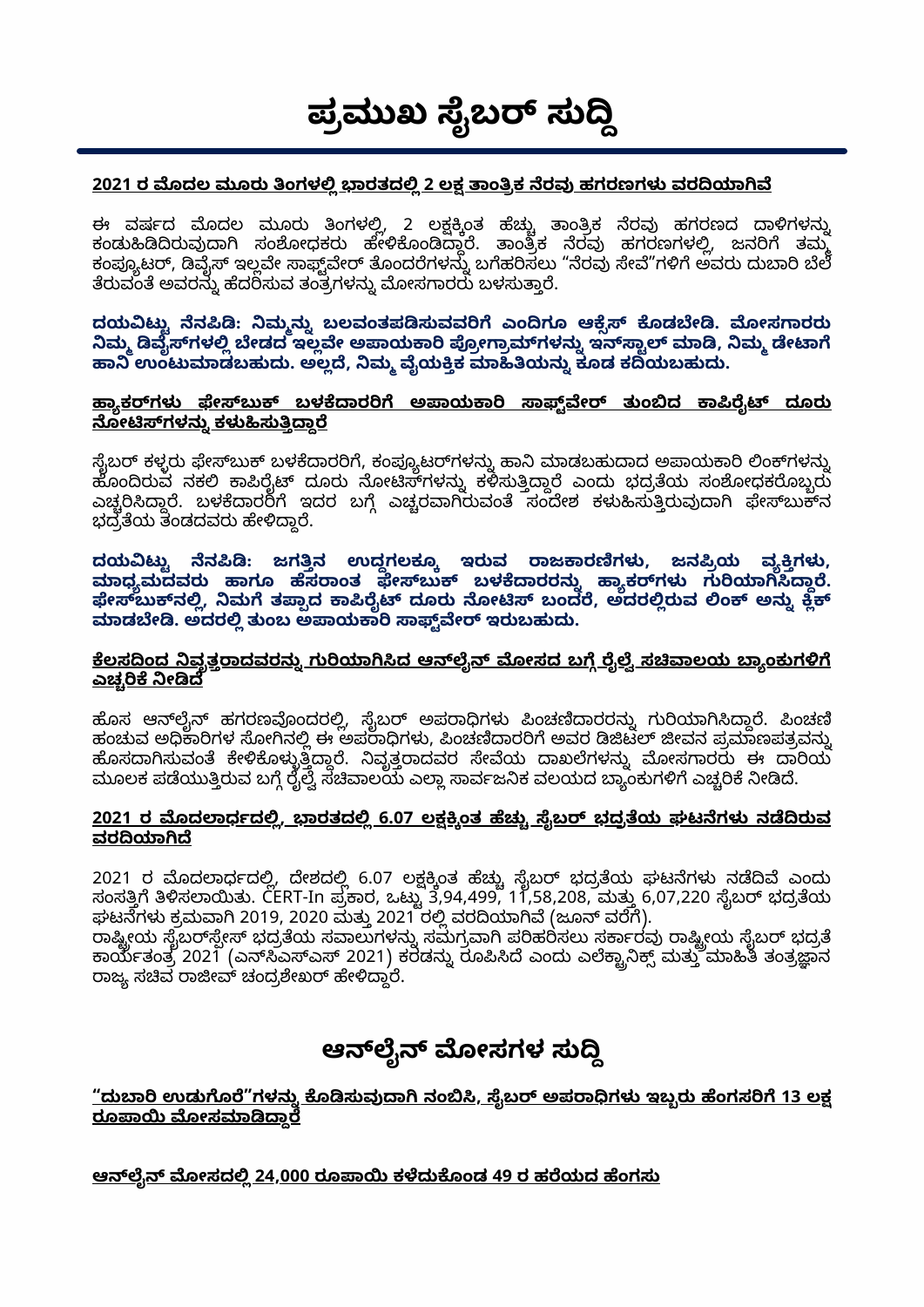**ಪಮುಖ ೖಬ ಸು** ֚֚֬֝

<u>ಬಾಸ್ಕೆಟ್ಬಾಲ್ ಕೋಚ್ ಮತ್ತು ಸೇನೆಯವರೊಬ್ಬರನ್ನು ಗುರಿಯಾಗಿಸಿದ ಆನ್**ಲೈನ್ ಮೋಸಗಾರ**ರು</u>

<u>ಒಡವೆ ವ್ಯಾಪಾರಿಯ ಸೋಗಿನಲ್ಲಿ ಸೈಬರ್ ಅಪರಾಧಿಯೊಬ್ಬ ಸಾಫ್ಟ್ರವೇರ್ ಕಂಪನಿ ಉದ್ಯೋಗಿಯಿಂದ 1.22 ಲಕ್ಷ</u> <u>ರೂಪಾಯಿ ದೋಚಿದ್ದಾನೆ</u>

**OLXನ ಹಯ ಶೂಗಳನು ಾಾಟ ಾಡಲು ಪಯಸುಾಗ ಏೖ ಉೂೕ 1.05 ಲ ರೂಾ [ಕದುೂಂಡರು](https://www.thehindu.com/news/cities/bangalore/online-fraud-airline-employee-loses-105-lakh-while-trying-to-sell-old-pair-of-shoes/article35557956.ece)**

<u>ಹದಿಹರೆಯದ ಮೂವರು ಆನ್**ಲೈನ್ ಮೋಸದಲ್ಲಿ 1.50 ಲಕ್ಷ ರೂಪಾಯಿ ಕಳೆದುಕೊಂಡ**ರು</u>

<u>ನಕಲಿ ಫೇಸ್ಬುಕ್ ಗೆಳತಿಯಿಂದ 1.06 ಲಕ್ಷ ರೂಪಾಯಿ ಮೋಸಕ್ಕೆ ಒಳಗಾದ ಬ್ಯಾಂಕ್ ಉದ್ಯೋಗಿ</u>

**ದಯಟು ನ: ೕವ ಆೖ ೕಸ ಒಳಾದ, ೕಸ ನದ ಎರಡು ಗಂಗಳ ಒಳ ಅಾಗಳನು ಸಂಪ. ಈ ಸಮಯ ತುಂಬ ಮಹತ. ಏಂದ ಈ ಸಮಯದ ಾಗಳನು ತಯುವದು, ಮುಂನ ವಾಟುಗಳನು ಸುವದು ಮತು ಹಣವನು ಮರ ಪಯುವ ಾಧ . ಆೖನ ಹಣದ ವಾಟು ನಸುಾಗ ಾಾಗಲೂ ಹುಾಾ. ೖಬ** ಎಚ್ಚರಿಕೆಯಿಂದಿರಿ.

#### **ಗಸ ಸು**

ಪೆಗಸಸ್ ವಿವಾದ ಜಾಗತಿಕ ಮಟ್ಟದಲ್ಲಿ ಸದ್ದು ಮಾಡುತ್ತಿದೆ. ಪೆಗಸಸ್ ಎಂಬುದು ಇಸ್ರೇಲಿನ ಸೈಬರ್ ಶಸ್ತ್ರಾಸ್ತ್ರ ಸಂಸ್ಥೆ ಅಭಿವೃದ್ಧಿ ಪಡಿಸಿರುವ ಒಂದು ಸ್ಪೈವೇರ್ ಆಗಿದೆ. ಸೈಬರ್ ಅಪರಾಧಿಗಳು ಅಪಾಯಕಾರಿ ಸಾಫ್ಟ್ರಾವೇರ್ ಬಳಸಿ ಜನರಿಂದ ಹಣ ಕದಿಯುವಂತಲ್ಲ ಇದು. ಪೆಗಸಸ್ ಅನ್ನು ಬರೀ ಬೇಹುಗಾರಿಕೆಗಾಗಿ ಬಳಸಲಾಗುತದೆ.

ಅದು ಒಂದು ಸ್ಮಾರ್ಟ್ಫೋನನ್ನು ಪೂರ್ತಿಯಾದ ಕಣ್ಗಾವಲು ಯಂತ್ರ ದಂತೆ ಮಾರ್ಪಡಿಸಬಲ್ಲದು. ಅದು ಫೋನಿನಲ್ಲಿರುವ ಎಸ್ಎಮ್ಎಸ್, ವಾಟ್ಸಾಪ್ ಸಂದೇಶ, ಇಮೇಲ್ ಮತ್ತು<br>ಬೇರೆ ಬಗೆಯ ಸಂದೇಶಗಳನ್ನು ಸಂದೇಶಗಳನ್ನು ಓದಬಲ್ಲದು. ನಿಮ್ಮ ಡಿವೈಸ್ನಲ್ಲಿರುವ ಫೋಟೊಗಳನ್ನು ಕದಿಯುವುದಷ್ಟೇ

ಅಲ್ಲ, ಒಳಬರುವ ಮತ್ತು ಹೊರಹೋಗುವ ಕರೆಗಳನ್ನು ಕೂಡ ಅದು ರೆಕಾರ್ಡ್ ಮಾಡಿಟ್ಟುಕೊಳ್ಳಬಹುದು. ಮೃಕ್ರೋಫೋನ್ ಮತ್ತು ಕ್ಯಾಮರಾ ಸಕ್ರಿಯಗೂಳಿಸಿ, ಅದು ಮಾತುಕತಯನ್ನು ರಕಾರ್ಡ್ ಮಾಡಬಹುದು. ಹಿಂದಿನ ಮತ್ತು ಈಗಿನ ಲೂಕೇಶನ್ ಡೇಟಾ ತಿಳಿದು ಕೊಳ್ಳುವ ಸಾಮರ್ಥ್ಯ ಕೂಡ ಅದಕ್ಕಿದ್ದು, ಯಾರ ಮೇಲೆ ಒಂದು ಕಣ್ಣಿಡಲಾಗಿದೆಯೊ, ಅವರ ಬಗ್ಗೆ ತಿಳಿಯಲು<br>ಏನೇನಿದೆಯೊ ಅದೆಲ್ಲವನ್ನೂ ತಿಳಿದುಕೊಳ್ಳಲು ತಿಳಿದುಕೊಳ್ಳಲು ನೆರವಾಗಬಲ್ಲದು.



ಪೆಗಸಸ್ ವಿವಾದದಿಂದ, ಈ ಹೊತ್ತಿಗೆ ಕೇಳಲೇಬೇಕಾದ ಹಲವಾರು ಪ್ರಶ್ನೆಗಳು ಎದ್ದಿವೆ. ಪೆಗಸಸ್ ಅನ್ನು ಮೊದಲಿಗೆ, ಸೈಬರ್ ಅಪರಾಧಕ್ಕೆ ಕಡಿವಾಣ ಹಾಕಲು ಮತ್ತು ಉಗ್ರವಾದಿಗಳ ಮೇಲೆ ಒಂದು ಕಣ್ಣಿಡಲು ಉಂಟುಮಾಡಲಾಯಿತು. ಭಾರತವು ಕಟ್ಟುನಿಟ್ಟಿನ ಡೇಟಾ ರಕ್ಷಣೆ ಕಾನೂನಿನ ಕಡೆಗೆ ಹೊರಳುತ್ತಿರುವ ಈ<br>—————— ಹೊತ್ತಿನಲ್ಲಿ, ಕಣ್ತಾವಲಿಗೆ ಬಳಸ

ಕಣ್ತಾವಲಿಗೆ ಲಾಗುತ್ತಿರುವ ಈ ಸ್ಟೈವೇರ್ನಿಂದಾಗಿ ಡೇಟಾ ಭದ್ರತ ಮತ್ತು ನಾಗರಿಕರ ಗೌಪ್ಯತ ಬಗ್ಗೆ ಗಂಭೀರ ಪ್ರಶ್ನೆಗಳು ಏಳುತ್ತಿವೆ.

ಫೋನ್ ತಯಾರಕರ ಮೇಲೆ ಈಗ<br>ಎಲ್ಲರ ಗಮನವಿದೆ. ತಾವು ಗಮನವಿದೆ. ತಯಾರಿಸುವ ಡಿವೈಸ್ಗಳಲ್ಲಿ ಗೌಪ್ಯತೆ

ಯನ್ನು ಡಿಸೈನ್ ಹಂತದಲ್ಲೇ ಸೇರಿಸುವುದು ಇನ್ನು ಮುಂದೆ ಸಾಧ್ಯವೇ ಎಂದು ಅವರು ಯೋಚಿಸುತ್ತಿದ್ದಾರೆ. ಸ್ಪೈವೇರ್ ಹ್ಯಾಕ್ ಆಗಿ ಇದರ ಆ್ಯಪ್ ಡಾರ್ಕ್ ವೆಬ್ ನಲ್ಲಿ ಹರಿಬಿಟ್ಟರೆ ಎಂತಹ ಕೆಡುಕುಂಟಾಗಬಹುದು ಎಂಬ ಹೆದರಿಕೆಯೂ ಕಾಡುತ್ತಿದೆ. ಎಲ್ಲಾ ನಾಗರಿಕರಿಗೂ ಡೇಟಾ ಗೌಪ್ಯತೆಯ ಹಕ್ಕು ಸಿಗುವಂತಾಗಲು ಸರ್ಕಾರವು ಇನ್ನಷ್ಟು ಕಟ್ಟುನಿಟ್ಟಿನ ಕಾನೂನು ಚೌಕಟ್ಟನ್ನು ರಚಿಸಬೇಕು.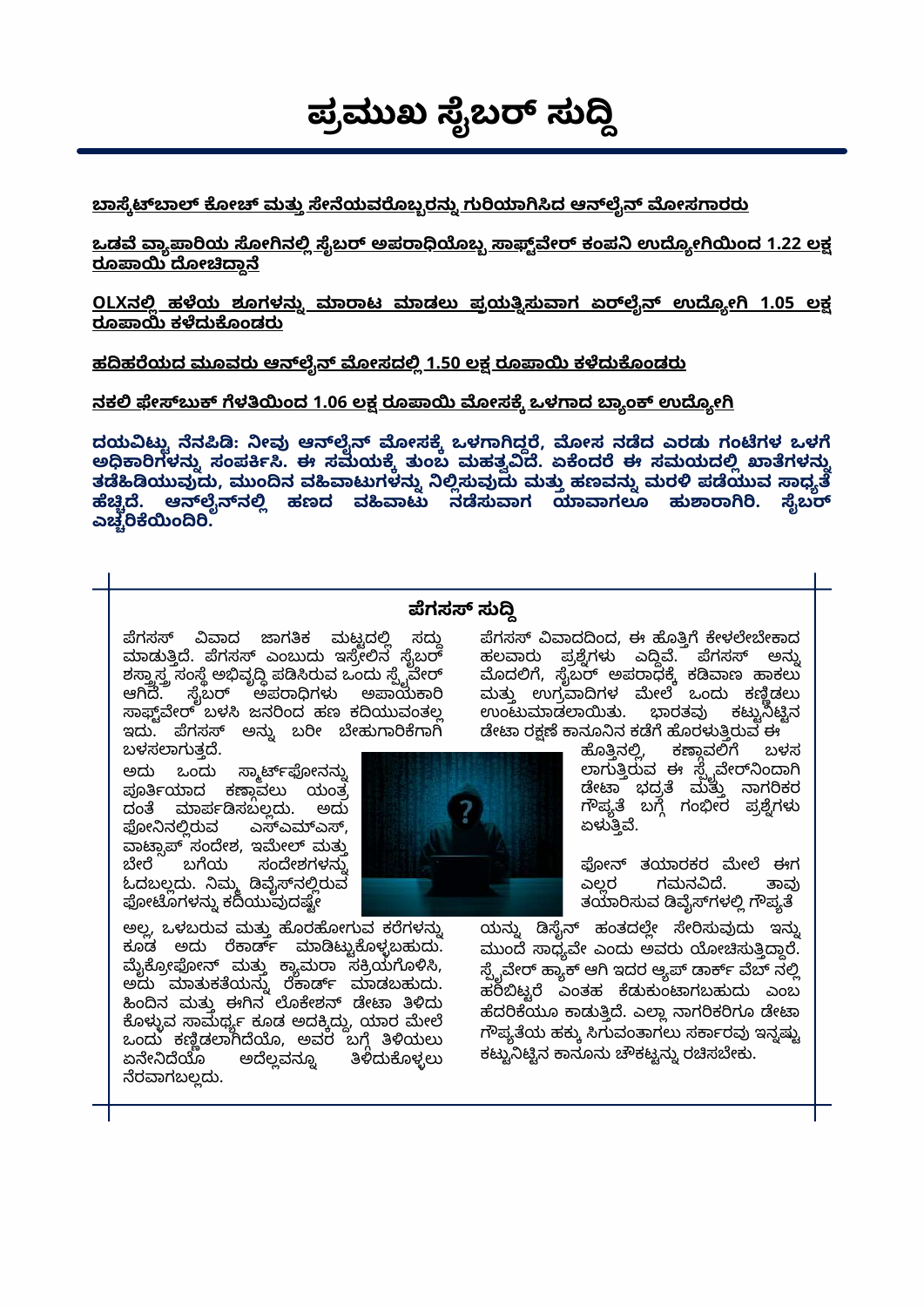#### **2 lakh tech support scams [reported](https://ciso.economictimes.indiatimes.com/news/2-lakh-tech-support-scams-detected-in-india-in-q1-2021-report/84140371) in India in the first quarter of 202[1](https://ciso.economictimes.indiatimes.com/news/2-lakh-tech-support-scams-detected-in-india-in-q1-2021-report/84140371)**

Researchers claim that in the first quarter of this year, they detected more than 2,00,000 tech support scam attacks in India. In tech support scams, fraudsters use fear tactics to persuade people to pay for overpriced "help services" to cure their computer, device, or software issue.

**Please remember: Never grant access when you are forced to, fraudsters might install malware or other dangerous programmes on devices, causing damage to the data stored on them or, worse, harvesting personal information.**

#### **Hackers are sending [malware-infected](https://economictimes.indiatimes.com/tech/technology/hackers-sending-fake-copyright-complaint-notice-with-malware-to-facebook-users-expert/articleshow/84442512.cms) copyright complaint notices to Facebook users**

A security researcher warns that cyber thieves are sending out phoney copyright complaint notices to Facebook users containing harmful links that might harm computers. The Facebook Security Team claims to be sending the warning message to users.

**Please remember: Hackers are targeting politicians, celebrities, media professionals, and famous Facebook users all around the world. On Facebook, if you get a false Copyright Complaint notification, do not click on the link. Such links can contain highly infectious malware.**

#### **[Ministry](https://www.thehindu.com/news/national/railways-alert-banks-of-online-fraud-targeting-pensioners/article35370891.ece) of railways alert banks of online fraud aimed towards retirees**

Cyber criminals have begun targeting pensioners in a new online scam, posing as pension-disbursing officials, and requesting pensioners to renew their Digital Life Certificate (Jeevan Praman Patr) online. The Ministry of Railways has issued a warning to all public sector banks regarding the fraudsters' methods for gaining access to retirees' service records.

#### **First half of 2021, reported over 6.07 lakh cyber security [incidents](https://www.gadgetsnow.com/tech-news/over-6-07-lakh-cyber-security-incidents-during-h1-2021-government/articleshow/84829662.cms) in India**

Parliament was informed that over 6.07 lakh cyber security incidents occurred in the country in the first half of 2021. According to CERT-In, a total of 3,94,499, 11,58,208, and 6,07,220 cyber security incidents were reported in the years 2019, 2020, and 2021 respectively (up to June).

Rajeev Chandrasekhar, Minister of State for Electronics and Information Technology, said the government has formulated a draft- National Cyber Security Strategy 2021 (NCSS2021) to address national cyberspace security challenges holistically.

#### **News of online frauds**

#### **On the guise of offering ["expensive](https://www.timesnownews.com/bengaluru/article/online-fraud-cybercrooks-dupe-2-women-of-rs-13-lakh-on-pretext-of-giving-costly-gifts/780955) gifts," cyber criminals deceive two women of Rs 13 lakh**

**[49-year-old](https://www.freepressjournal.in/mumbai/mumb%20ai-woman-duped-of-rs-24000-in-online-fraud-2) woman defrauded of Rs 24,000 in online fraud**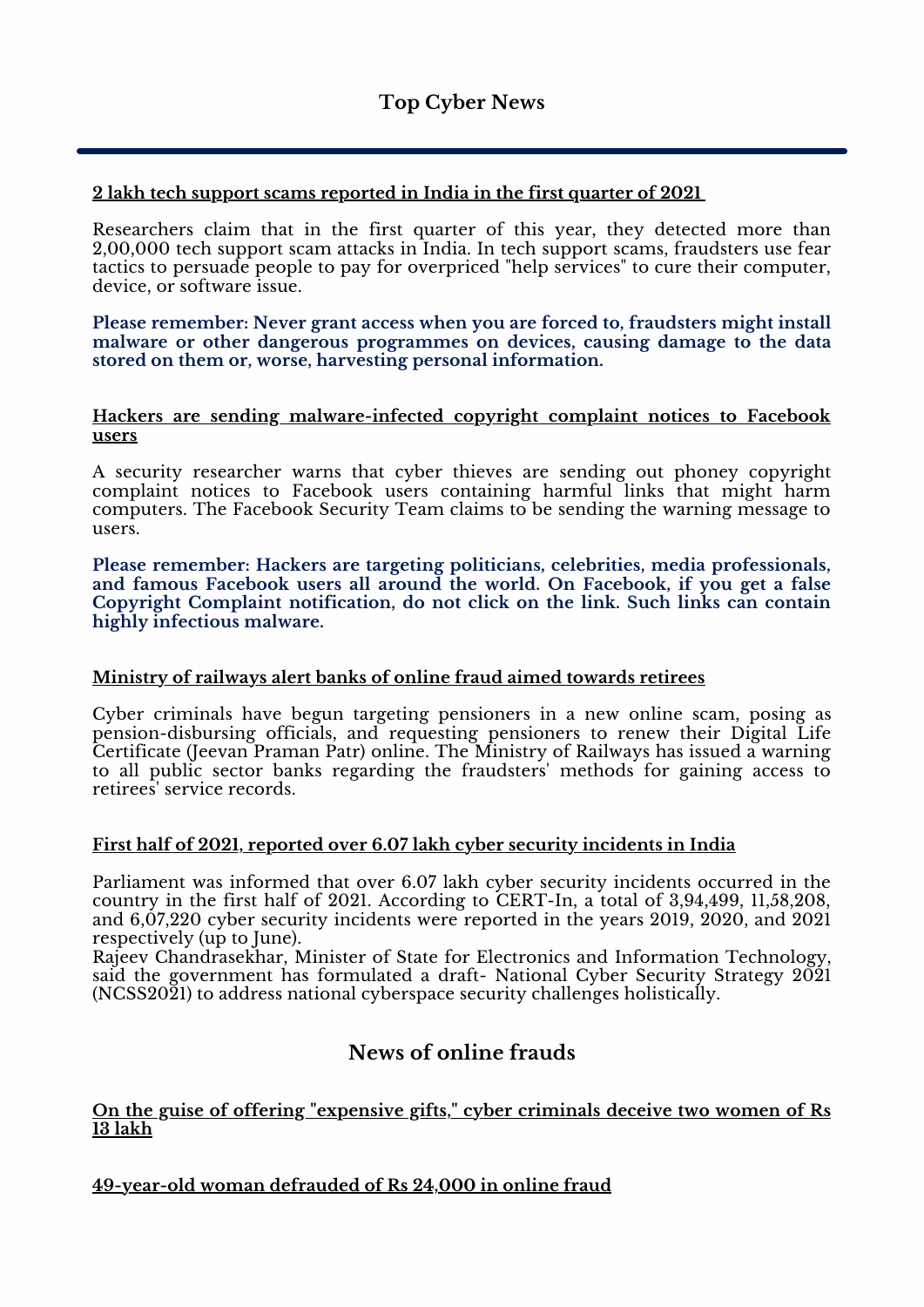**Top Cyber News**

**Online [fraudsters](https://www.thehindu.com/news/cities/bangalore/basketball-coach-and-army-man-become-victims-of-online-fraud/article35347735.ece) target basketball coach and an army man**

**Techie Duped of Rs 1.22 Lakh by a [cybercriminal](https://in.news.yahoo.com/online-fraud-pune-techie-duped-114804684.html?guccounter=1) disguised as Jeweller**

**Airline [employee](https://www.thehindu.com/news/cities/bangalore/online-fraud-airline-employee-loses-105-lakh-while-trying-to-sell-old-pair-of-shoes/article35557956.ece) loses ₹1.05 lakh while trying to sell old pair of shoes on OLX**

**Online scam costs three [teenagers](https://www.newindianexpress.com/states/tamil-nadu/2021/jul/28/three-youngsters-lose-rs-150-lakh-to-online-fraud-2336472.html) Rs. 1.50 lakh**

**Banker duped of ₹1.06 lakh by a fake [Facebook](https://www.hindustantimes.com/cities/chandigarh-news/chandigarh-banker-duped-of-1-06-lakh-in-online-fraud-101625862033043.html) friend**

**Please remember: If you are a victim of online fraud, contact the authorities during the first two hours of the fraud, also known as the "golden hour". Chances of freezing the accounts, stopping future transactions, and recovering the funds are high during that period. Always be careful while transacting money online, stay cautious and remain cyber alert.**

#### **Pegasus News**

The Pegasus controversy has stirred up a global controversy. Pegasus is a spyware developed by an Israeli cyber arms firm. Unlike the malware used by cybercriminals to cheat their victims by stealing money, Pegasus is used only for spying.

It can transform a smart phone into a full-fledged surveillance device. It can access the victim's SMS, WhatsApp messages, emails, and other types of messages. It also has the ability to record incoming



The Pegasus controversy has raised several questions. Pegasus was initially designed to tackle cybercrime, and track terrorists. While India is moving towards a more stringer data protection law, the spyware being

> used for surveillance raises serious concerns regarding data security and privacy of citizens.

> This has also put the spotlight on phone manufacturers, who are left wondering if they can

hereafter ensure privacy by design, in their devices. Fears as to what might unfold if the spyware is hacked into and finds its way to the dark web, are a valid concern. The government must create more stringent framework to ensure that data privacy as a right, is secured for all its citizens.

and outgoing calls, as well as steal photos on the device. It can record<br>conversations by activating the conversations by activating the microphone and camera. It has the ability to access past and current location data, and can help determine practically everything there is to know about someone who is being tracked.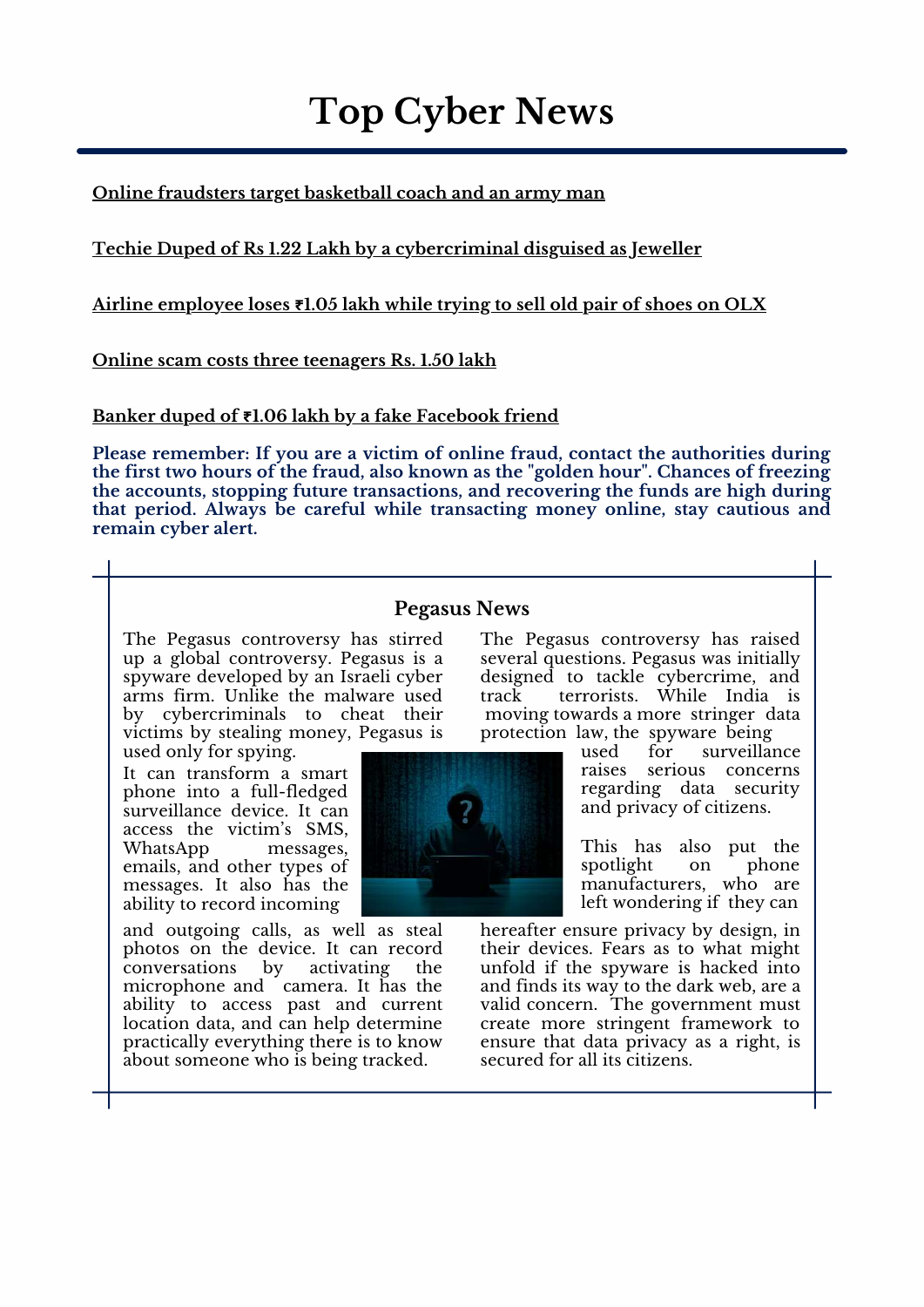

## **ಸೆ,ಬರ್ ಪೀಡನೆ** ಎಂದರೇನು?

ಡಿಜಿಟಲ್ ತಂತ್ರಜ್ಞಾನಗಳನ್ನು ಬಳಸಿಕೊಂಡು ಬೆದರಿಸುವುದಕ್ಕೆ ಸೈಬರ್ ಪೀಡನೆ ಎನ್ನಲಾಗುತ್ತದೆ. ಇದು ಸಾಮಾಜಿಕ ಮಾಧ್ಯಮ, ಮೆಸೇಜಿಂಗ್ ಅಪ್ಲಿಕೇಶನ್, ಆಟದ ಪ್ಲಾಟ್ಫಾಾರಂ ಹಾಗೂ ಮೊಬೈಲ್ ಫೋನ್ಗಳಲ್ಲಿ ನಡೆಯಬಹುದು. ಸೈಬರ್ ಪೀಡನೆಗಳಿಗೆ ಹೆಚ್ಚಾಗಿ ಹದಿಹರೆಯದವರು ಒಳಗಾಗುತ್ತಾರೆ. ಆದರೆ ದೊಡ್ಡವರು ಕೂಡ ಸೈಬರ್ ಪೀಡನೆ ಮತ್ತು ಸಾರ್ವಜನಿಕ ಅವಮಾನಗಳಿಗೆ ತುತ್ತಾಗುವುದು ಸಾಮಾನ್ಯವಾಗಿದೆ.

ಸೈಬರ್ ಪೀಡನೆಯ ಉದಾಹರಣೆಗಳು:

·ಬೇರೆಯವರ ವೈಯಕ್ತಿಕ ಇಲ್ಲವೇ ಖಾಸಗಿ ಮಾಹಿತಿಯನ್ನು ಹಂಚುವುದು. ಇದರಿಂದ ಕಿರಿಕಿರಿ ಇಲ್ಲವೇ ಅವಮಾನ ಉಂಟುಮಾಡುವುದು.

·ಮೆಸೇಜಿಂಗ್ ಪ್ಲಾಟ್**ಫಾರಂಗಳ ಮೂಲಕ ನೋವುಂಟುಮಾಡುವ ಸಂದೇಶಗಳ**ನ್ನು ಕಳಿಸುವುದು.

·ಒಬ್ಬರ ಸೋಗಿನಲ್ಲಿ ಮತ್ತೊಬ್ಬರಿಗೆ ಕೆಡುಕಿನ/ತಪ್ಪು ಸಂದೇಶಗಳನ್ನು ಕಳಿಸುವುದು.



ಎಲ್ಲವೂ ಡಿಜಿಟಲ್ ಆಗಿರುವ ಇಂದಿನ ದಿನಗಳಲ್ಲಿ, ಸೈಬರ್ ಅಪಾಯಗಳ ಬಗ್ಗೆ <u>ಪೋಷಕರು ಎಚ್ಚರಿಕೆಯಿಂದಿರಬೇಕು. ತಮ್ಮ ಮಕ್ಕ</u>ಳೊಂದಿಗೆ ಮಾತನಾಡಿ ಅವರ <u>ಸೈಬರ್ ಚ</u>ಟುವಟಿಕೆಗಳು ಸುರಕ್ಷಿತ ಮತ್ತು ಆರೋಗ್ಯವಾಗಿರುವಂತೆ ನೋಡಿಕೊಳ್ಳಬೇಕು. ೕಷಕರು;

- ಮಕ್ಕಳೊಂದಿಗೆ ತೆರೆದ ಮನಸ್ಸಿನ ನಂಬುಗೆಯ ನಂಟು ಹೊಂದಿರಬೇಕು.
- $\bullet$  ಇಂಟರ್ನೆಟ್ ಸುರಕ್ಷತೆಯ ಬಗ್ಗೆ ಮಕ್ಕಳಿಗೆ ಹೇಳಿಕೊಡಬೇಕು.
- $\bullet$  ಸರಿಯಾದ ಡಿಜಿಟಲ್ ನಡವಳಿಕೆಯ ಬಗ್ಗೆ ಕಟ್ಟುಪಾಡುಗಳನ್ನು ಹಾಕಬೇಕು.
- ಸುಲಭವಾಗಿ ನಿಗಾವಹಿಸಬಹುದಾದ ಜಾಗದಲ್ಲಿ ಡಿವೈಸ್ ಇಡಬೇಕು.
- ತಮ್ಮ ಮಕ್ಕಳಿಗೆ ಗೌಪ್ಯತೆ, ಮೋಸಗಾರರು, ಅಶ್ಲೀಲತೆ ಮತ್ತು ಪಾಪ್-ಅಪ್rಗಳ ಬಗ್ಗೆ ತಿಳಿಸಬೇಕು.
- ಶಿಕ್ಷೆ ನೀಡುವುದಕ್ಕಿಂತ ಪರಿಹಾರ ಕಂಡುಕೊಳ್ಳುವುದು ಹೆಚ್ಚು ಮುಖ್ಯ ಎಂಬುದನ್ನು ಯಾವಾಗಲೂ ನೆನಪಿಡಬೇಕು.

## ಸೈಬರ್ ಪೀಡನೆಗೆ <mark>ಶಿಕ್ಷ</mark>ೆ

ಭಾರತದಲ್ಲಿ ಸೈಬರ್ ಬೆದರಿಕೆಯನ್ನು ಅಪರಾಧ ಕೃತ್ಯ ಎಂದು ಪರಿಗಣಿಸಲಾಗಿದೆ. ನೀವು ಸೈಬರ್ ಪೀಡನೆಯಿಂದ ನೊಂದವರಾದರೆ, ಪರಿಹಾರಕ್ಕಾಗಿ ಈ ಕೆಳಗಿನ ಕೆಲವು ಕ್ರಮಗಳನ್ನು ತೆಗೆದುಕೊಳ್ಳಬಹುದು:

<u>1.ಯಾವ ಖಾತೆಯಿಂದ ನಿಮಗೆ ಬೆದರಿಕೆ ಬಂದಿತೊ, ಆ ಖಾತೆಯನ್ನು ಕೂಡಲೇ ಸಾಮಾಜಿಕ ಮಾಧ್ಯಮ</u> ಪ್ಲಾಟ್ಫಾರಂನಲ್ಲಿ ರಿಪೋರ್ಟ್ ಮಾಡಿ.

2.ನ್ಯಾಶನಲ್ ಸೈಬರ್ ಕ್ರೈಮ್ ರಿಪೋರ್ಟಿಂಗ್ ಪೋರ್ಟಲ್ - https://www.[cybercrime](https://www.cybercrime.gov.in/).gov.in/ ನ ಅಧಿಕೃತ ವೆಬ್ಸೈಟ್ನಲ್ಲಿ ನಿಮಗೆ ಸೈಬರ್ ಬೆದರಿಕೆ ನೀಡಿದವರ ವಿರುದ್ಧ ದೂರು ಸಲ್ಲಿಸಬಹುದು.



**ೖಬ**

**ೕಡ**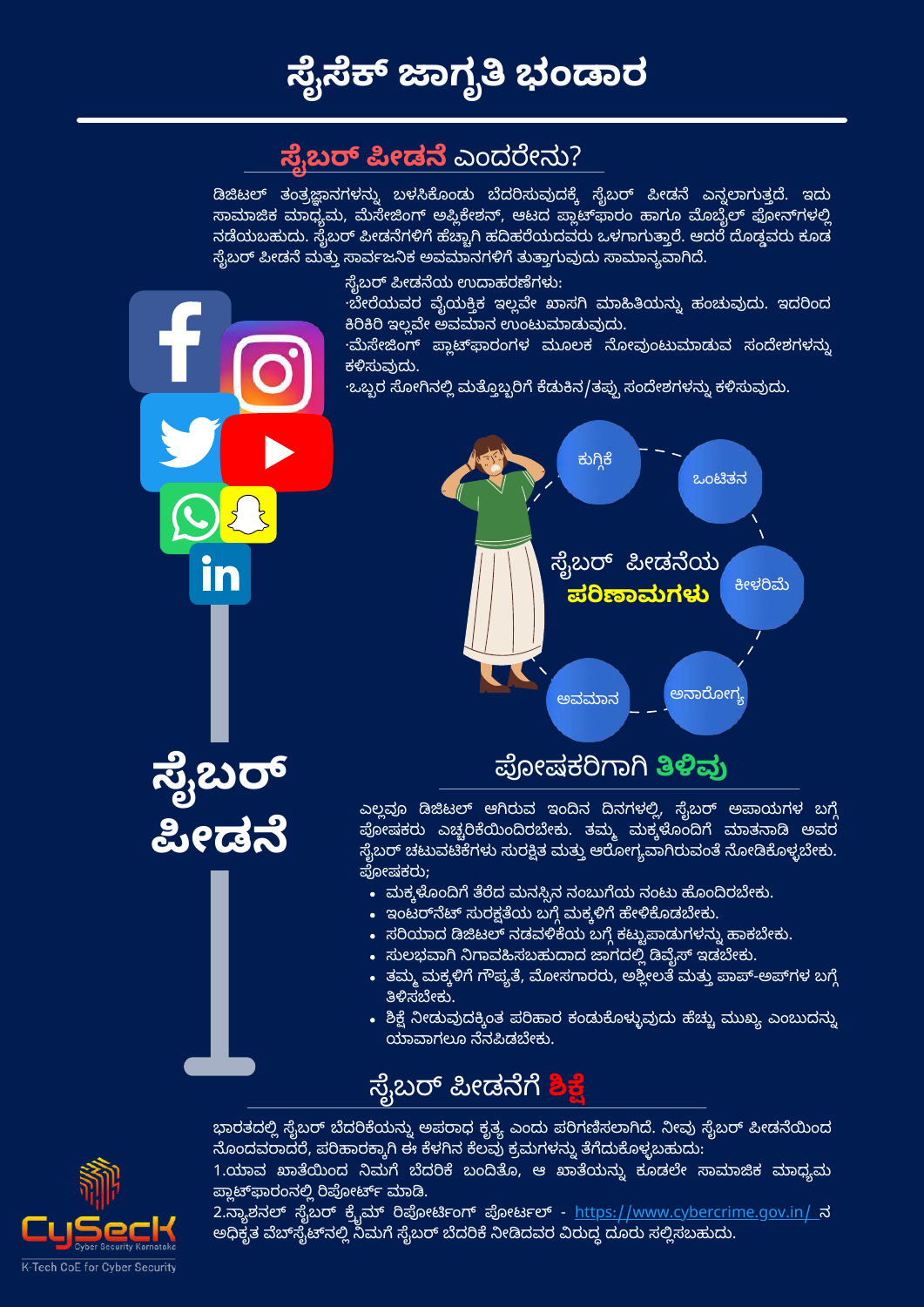# **CySecK Awareness Repository**

## What is **Cyberbullying** ?

Bullying taking place through the use of digital technologies is known as cyberbullying. It can happen on social media, messaging applications, gaming platforms and mobile phones. Cyberbullying involves tweens and teens mostly, but it's common for adults to experience cyberbullying and public shaming as well.

Examples of Cyberbullying include:

- Sharing personal or private information about someone, in turn causing embarrassment or humiliation.
- Sending hurtful messages via messaging platforms.
- Impersonating someone and sending harmful /false messages to others on their behalf.



# **Cyber Bullying**

### **Awareness** for parents

Parents must stay vigilant against cyber-risks in this hyper-digital environment, and work with their children to make their cyber space safe and healthy.

Parents must;

- Maintain open and honest relationship.
- Teach their children about Internet safety.
- Establish rules about appropriate digital behaviour.
- Keep the device in easily monitored location.
- Educate their children about 4 P's- privacy, predators, pornography, pop-ups.
- Always remember that solutions are more important than punishment.

### **Punishment** for cyberbullying

Cyber Bullying is considered as a criminal offense in India. If have been a victim of cyberbullying, here are a few steps you can take to tackle this criminal offense:

- 1. Report the account on the social media platform, immediately.
- 2. You can lodge complaint against your cyberbully on the official- National Cyber Crime Reporting Portal- <https://www.cybercrime.gov.in/>

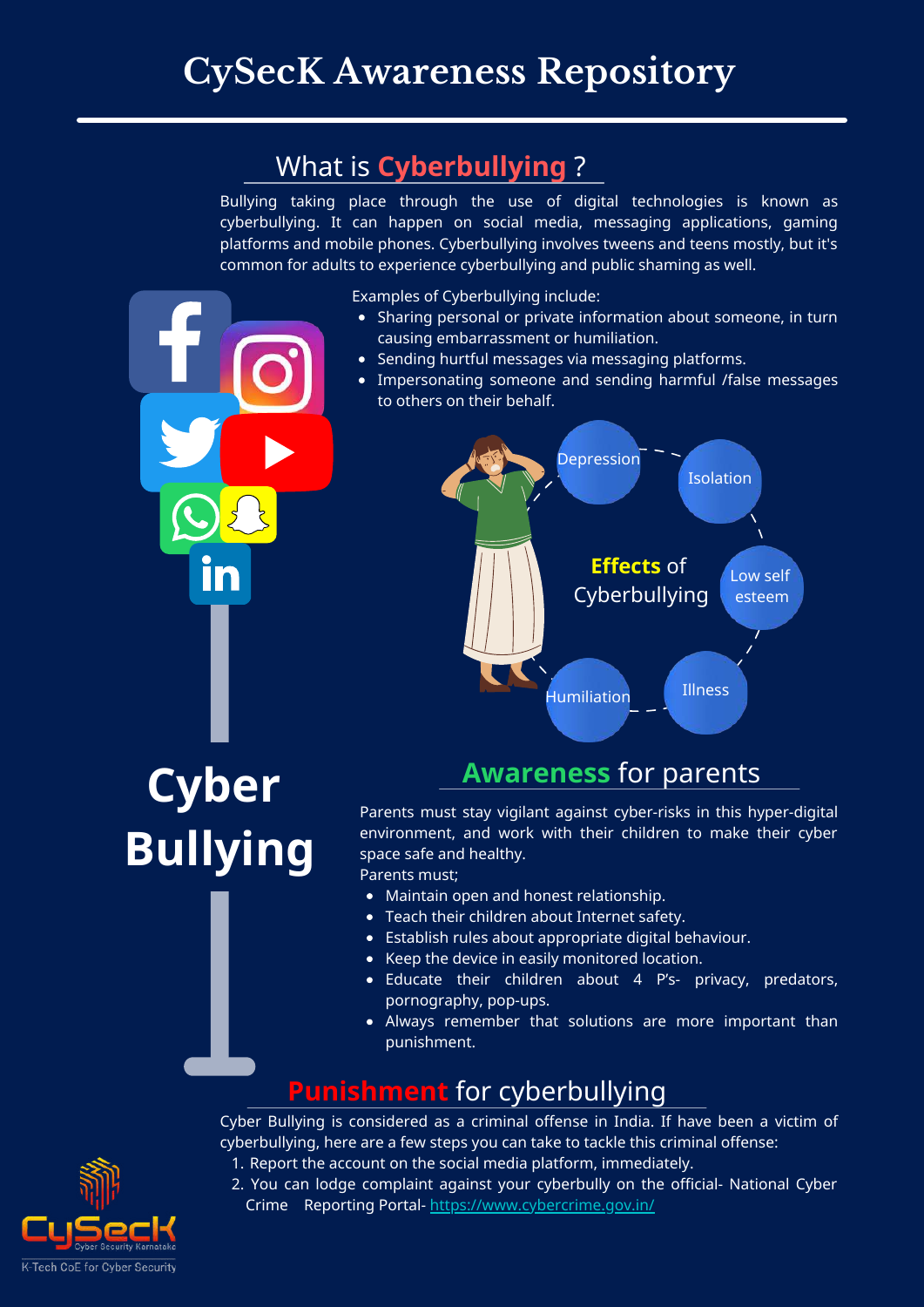# ಜಾಗೃತಿ ವೇದಿಕೆ



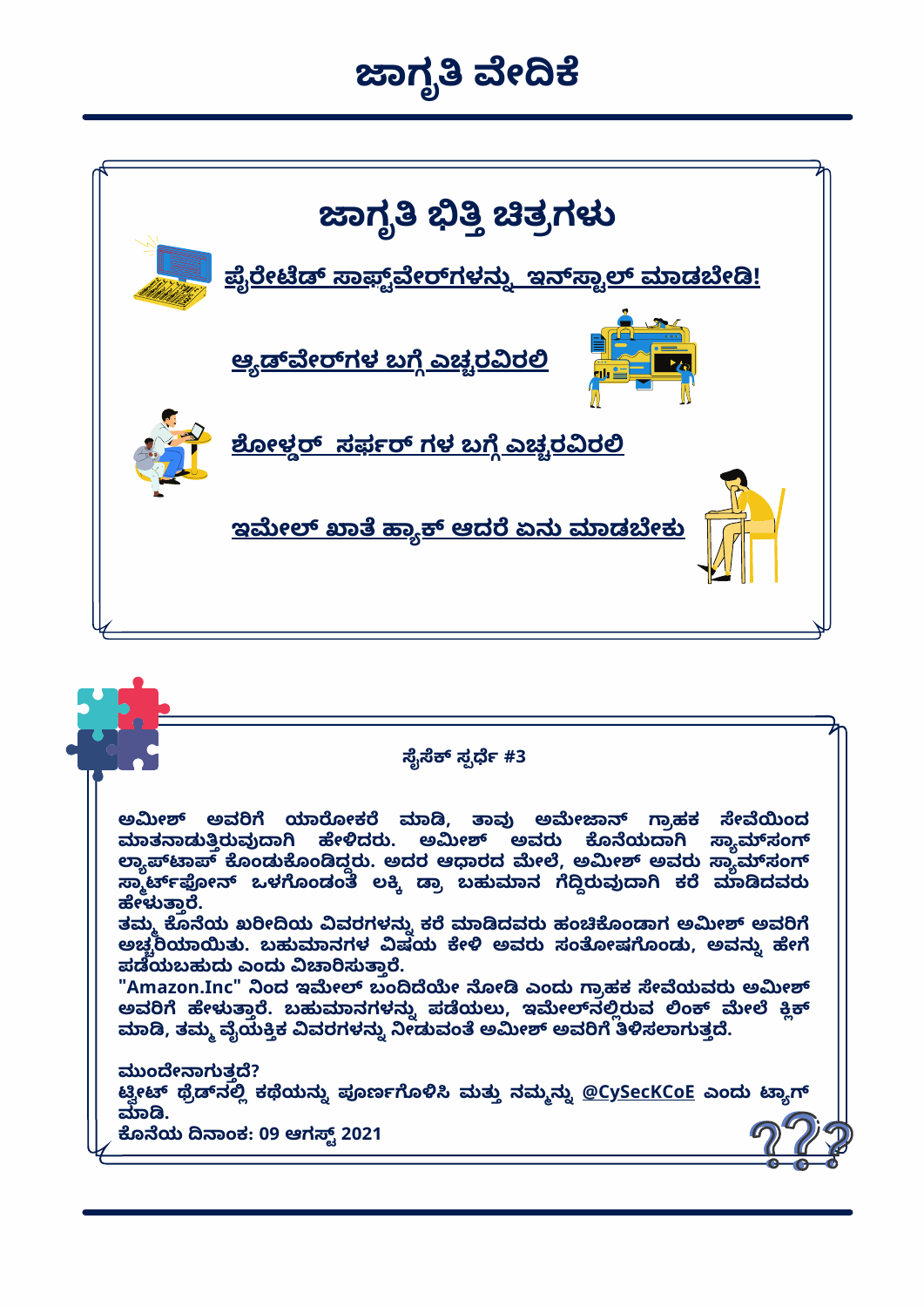## **Awareness Corner**



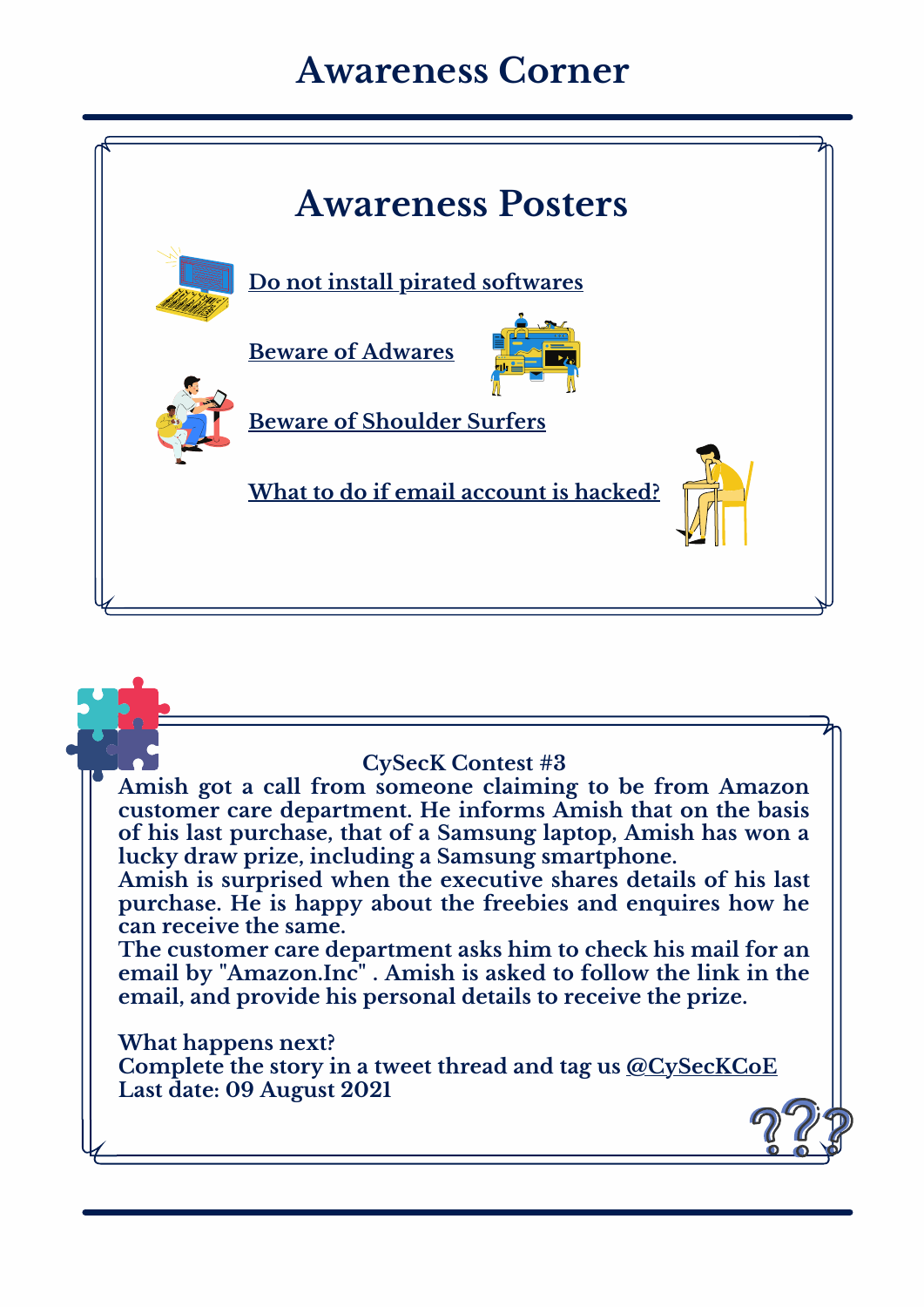# **ೖ ವರ/CySecK Update**



ಸಗಚದ ಸರಯ ಾಗಳ ಒಂದು ಾಗಾ- **"SASE – Secure Access Service** Edge" ಎಂಬ ವಿಷಯದ ಕುರಿತು ವಿದ್ಯಾರ್ಥಿಗಳು / ಅಧ್ಯಾಪಕರು / ಕೆಲಸ ಮಾಡುವ ವೃತ್ತಿಪರರಿಗೆ ಉಚಿತ ವೆಬ್ನಾರ್ ನಡೆಸಲಾಯಿತು. ಯುನಿಸಿಸ್ ಕಾರ್ಪ್ ಸಂಸ್ಥೆಯ ಶ್ರೀ ಶ್ರೀನಿವಾಸ ರಾಘವನ್, ಕನ್ಸಲ್ಟಿಂಗ್ ಎಂಜಿನಿಯರ್, ಸಿ&ಐ -ಸಂಪನ್ಮೂಲ ವ್ಯಕ್ತಿಯಾಗಿದ್ದರು.

**ಾನ ಂ-** https://www.youtube.com/watch?v=X0[iDFWHlFxY](https://www.youtube.com/watch?v=X0iDFWHlFxY)

As a part of Samgacchadhwam series of webinars- a free webinar was conducted for students / faculty / working professionals on the topic "SASE – Secure Access Service Edge". Mr Srinivasa Raghavan, Consulting Engineer, C&I, Unisys Corp, was the speaker.

**Link of the webinar-** <https://www.youtube.com/watch?v=X0iDFWHlFxY>

ಸೈಬರ್ ಜಾಗೃತಿ ಮತ್ತು ಸೈಬರ್ ಸುರಕ್ಷಿತವಾಗಿರಲು ಕೆಲವು ಉಪಯುಕ್ತ ಲಿಂಕ್ಗಳು ಇಲ್ಲಿವೆ-Some useful links for staying cyber aware and cyber safe -

1. ಸೈಬರ್ ವಂಚನೆಗಳ ಬಗ್ಗೆ ದೂರು ದಾಖಲಿಸಲು / To lodge complaint against a cyber-crime - [cybercrime](http://cybercrime.gov.in/).gov.in

2. ತಪ ಾ ಗುರುಸಲು /To identify fake information: https://[factcheck](https://factcheck.ksp.gov.in/).ksp.gov.in/

3. ಆನ್**ಲೈನ್ ವಂಚನೆಗೆ ಸಂಬಂಧಿಸಿದ ದೂರುಗಳನ್ನು ನೋಂ**ದಾಯಿಸಲು ಬೆಂಗಳೂರು ಜನರು 112ಗೆ ಕರೆ ಮಾಡಬಹುದು / Bengalorians can call 112 for registering complaints related to online frauds.